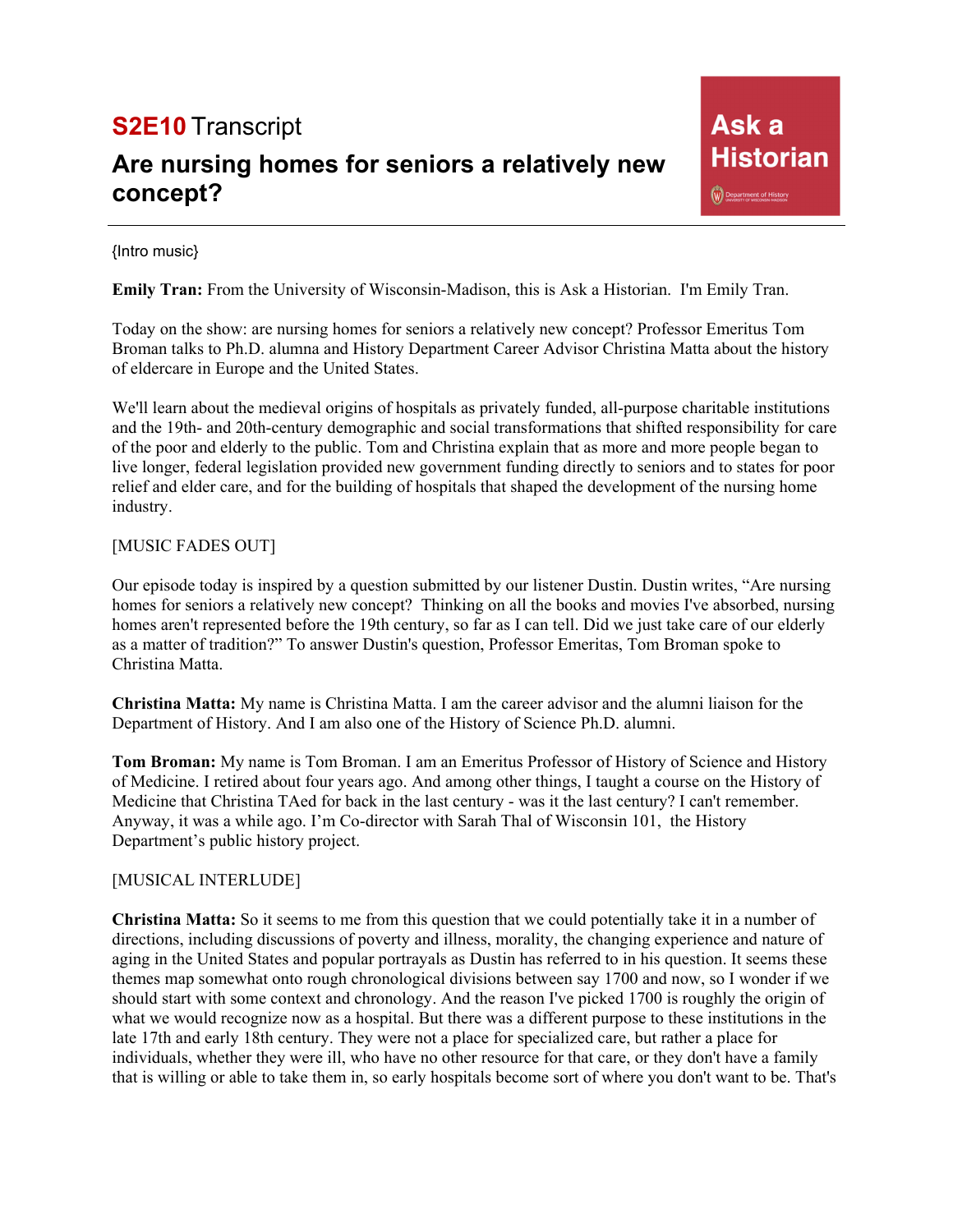not a good sign if you're in the hospital. So Tom, I wonder if you could elaborate a bit on the purpose and origin of hospitals and who ended up there and why?

### START HERE

**Tom Broman:** Sure. Hospitals arise as medieval foundations. As you suggested, they begin really as kind of all-purpose charitable institutions and they are funded by private endowments frequently, although sometimes you would find princely or royal patrons starting a hospital. How early do they begin? Well, there's evidence of the earliest – what was actually called an "almshouse" in Worcester in England in 990. That was probably – although it's called now in almshouse and in fact that building is still in operation as an almshouse, apparently. It was called an almshouse; it was probably one of these all-purpose hospitals. And by "all-purpose", I'm talking about a home for elderly people who had no family relations, could be people with disabilities, could be orphans, could be widows. In other words, they provided a kind of local outlet for charitable services. One of the more famous hospitals of the Middle Ages was the Hôtel-Dieu in Paris. Legend has it, that it was founded in 629, but the first written records of the institution of that hospital, the Hôtel-Dieu - or the home of God, hostel of God - come from the year 829. So we're starting in a pretty early date and those institutions tended to spread and grow because one of the ways that a good Christian could do good works was to leave a fortune upon dying to the benefit of these institutions. So they tended to grow over time.

One of the important innovations that happens actually during the Reformation starting the 16th century is a conceptual distinction between the deserving and undeserving poor. It arises from an idea that salvation comes to those who deserve it in the form of the act of acceptance of God's grace. So this is a kind of Protestant idea, especially Calvinist idea, the separation between the deserving and the undeserving poor means that the institutions become more closely focused on caring for people who are otherwise seen as innocents in God's eyes. So that would again be orphans, people with disabilities such as blindness, the elderly. It would rule out people who are perhaps beggars or prostitutes, people who were seen as not worthy of social attention. By the 18th century, where the question began, we really see the foundation of new hospitals, which are focused more clearly on care of the sick and the separation of those institutions from other institutions for care of the poor, which are designated as almshouses. And there's a big mixture of these. There's no clear separation, but you're beginning to see a separation between focusing hospitals out of care of sick people specifically, or perhaps surgeries that could be done under a more or less controlled setting, versus more all-purpose welfare institutions, which tend to be put into other institutions now.

I'll give you one example of that. In Philadelphia, in the early 18th century, so in the early 1700s, you get the foundation of an almshouse by the Society of Friends, the Quakers, who were sort of the founders of Philadelphia in the first place. There's an almshouse specifically for members of the Quaker order in 1713. Two decades later, the city of Philadelphia finally found its own almshouse called the Blockley Almshouse, and that's in 1732. So you're already seeing in a city like Philadelphia separation of institutions directed towards the poor. In one case it's it's sectarian – it's for Quakers. In the other it's a more general poor house.

**Christina Matta:** So, if we are looking at these institutions as serving multiple populations, including the poor, including the elderly, including the sick, is there a point at which there's differentiation between sick and the not-sick elderly or between different populations of people who are being served?

**Tom Broman**: Yes. And it comes in sort of two stages. One stage is the overall development of institutions of charity in the 19th century. And what I mean by that is, as cities grow – and this is true in Europe, it's true in North America. It's true in other places outside Europe, but what I know best is Europe and North America. As these cities grow, the complexity of their welfare needs also grows. And so you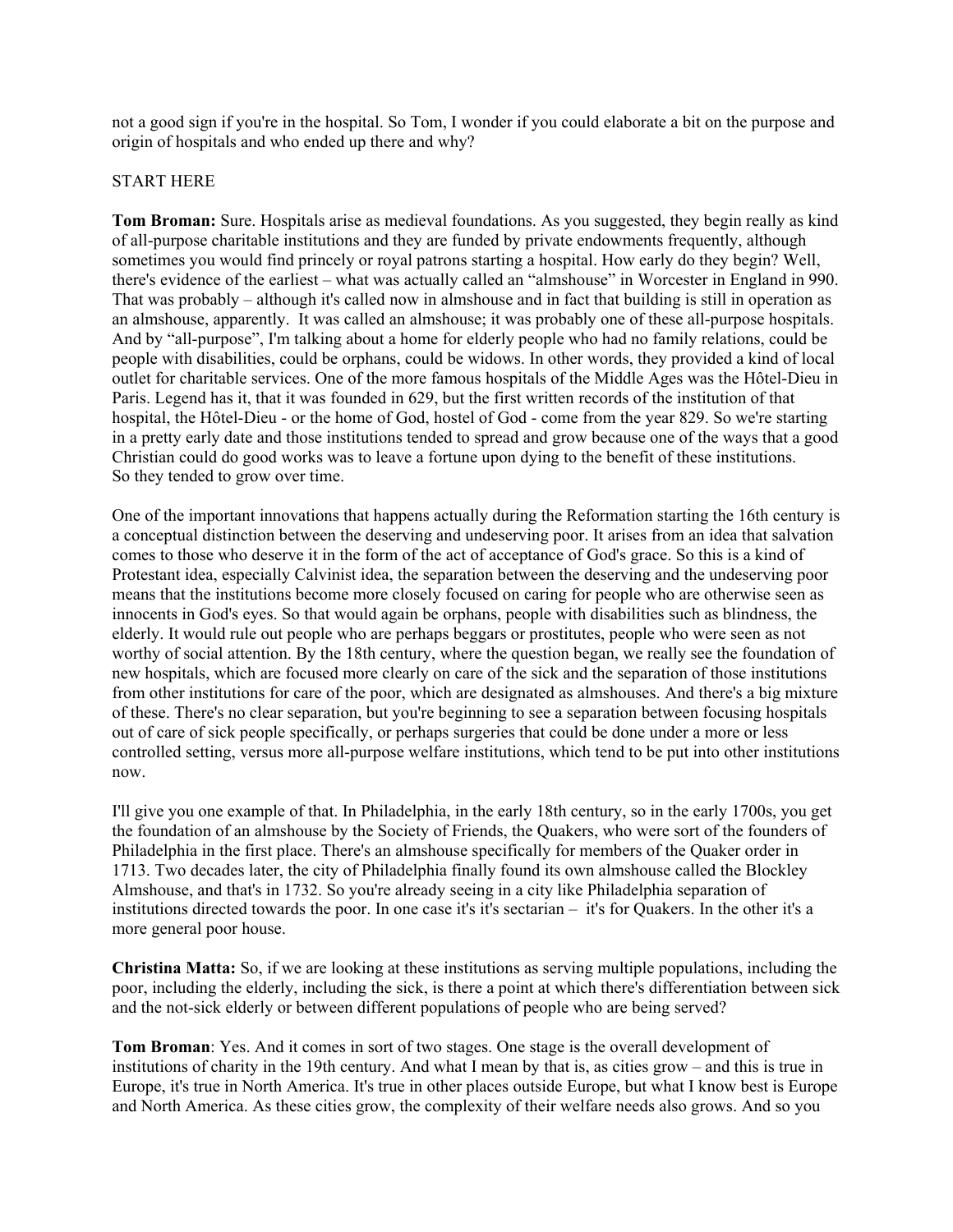find more and more specialized institutions appearing. You'll find insane asylums – those go back a long way, but they're now focusing more on the treatment of people with mental afflictions, as opposed to merely housing them or caring for them in ways that keep them from being what is seen as a burden on the rest of society. So you're getting mental institutions. You're also getting specific homes for elderly people. Elderly people, not just, again, general poor houses. An example of such a place is the Home for Aged Women, which was started in Boston in 1849.

That home is not a public institution. It's founded by a group of people who give money to create this institution for the care of what they want to call "respectable" older women. And again, that probably rules out beggars, prostitutes, women who had perhaps been convicted of crimes. And instead these are women who, for one reason or another, find themselves unable to have family support or a sufficient monetary means to care for themselves as they get older.

So that home for aged women is founded in 1849. And because we're talking about the United States, which is a sort of... a country with lots of racial segregation, there was a separate home for aged "colored" women founded in Boston in 1860. Again, a charitable institution founded by abolitionists funded with private money, and again, with the same idea of caring for a respectable, African-American women who have not the means to otherwise... other means to care for themselves. So these institutions start getting more complex over the course of the second half of the 19th century. But the biggest change by far would come with the Social Security Act of 1935. That's when you really begin to see the institutions begin to take their modern form.

**Christina Matta:** It's interesting to me that we've gone from sort of 1849 to 1935 here because that's a relatively large gap in time, and it's also interesting to me that the 1935 marker is the Social Security Act. And I'm going to emphasize the social here and ask if there are any changes - culturally or other forces that might be driving that shift in responsibility to care for the elderly.

**Tom Broman:** Okay, so, the short answer to that question is, I don't know, in detail and that's - this is a time period that sort of lies well outside my specialty, which is a standard historian's dodge. But I also think a part of the "I don't know" comes from the complexity of what's going on. So let's think about several things.

One is, between 1849 and 1935, the United States undergoes massive population growth in many respects because of immigration. And with immigrants come the proliferation of ethnically based charitable organizations directed at the population that it serves. You would find retirement societies for German immigrants – actually you'd have to divide it then between Protestant, German immigrants and Catholic German immigrants, because they wouldn't help each other – Italians...Jews would be especially interested in doing this because they don't want to send their population to Christian organizations where they might be proselytized to convert. So you'll find homes for the elderly for Jewish residents in cities with large Jewish populations, like New York city and so on. So, so the complexity of organizations grows, and you also see at the local level – but not necessarily the state level – at the local level in large cities, like New York and Philadelphia and Boston and Chicago, the awareness that for the city's own purposes, there have to be institutions of support provided.

So it's at this time that you find some of the great urban hospitals: Massachusetts General Hospital in Boston or Cook County Hospital in Chicago. These are public hospitals, which become very well known as places of medical training, but also places where the poor can get medical help. Now, remember, this is the kind of hospital where you go in, you get patched up and you get sent out.

But, nevertheless, cities take on – and cities all have almshouses. They continue to have almshouses through the whole second half of the 19th century to provide a variety of welfare support for the poor. So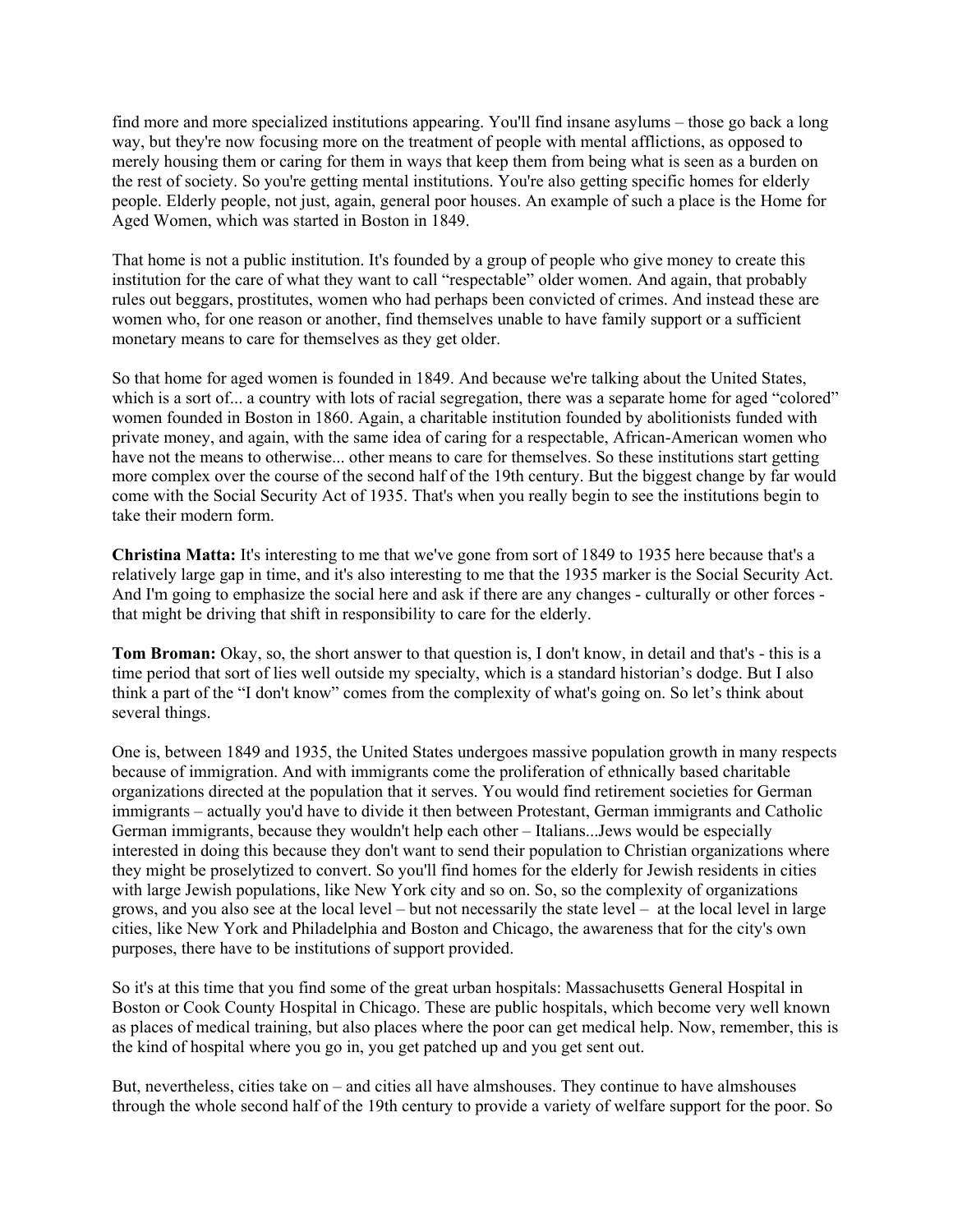between 1849 and 1935, you get this tremendous demographic change in the United States.Immigration rates are just pretty, pretty high, but that forces the cities to take on new responsibilities for care of the poor and care of the elderly. I don't think you see that so much at the state level, but I could be wrong there. And you certainly don't see the federal level until the Great Depression.

**Christina Matta:** This is probably not something that we can comment on today, but I wonder to what extent some of that is also dependent on urbanization, not just in terms of growth of cities, but in terms of who is moving to the cities and who remains in rural areas, because it sounds like what you're describing is predominantly something that happens by municipalities. These are run by the city, whether these same kinds of organizations, whether it's an almshouse, whether it's an asylum, whether it's an orphanage or run in rural areas, that may be an interesting question to pursue.

**Tom Broman:** Yeah, it would be. Well, what makes that especially interesting to me is one can have all kinds of stock images of what American society looks like in this period. I'll give you two. One is the idea that with people arriving in cities, either from rural migration or from immigration from outside the country, you have families that are all working to try and earn enough money to make it, right? So you have, women were beginning to work. You have child labor before that's restricted through various legislation.

In that case, there's actually no one, you know, managing the home sufficiently to care for elderly relatives who might also be living with this family, right? So the care of the sick and the elderly becomes more difficult. I'm assuming that's a big enough of a demographic development to make this a real issue for cities.

Meanwhile, in rural areas, if you take the kind of stock "Waltons" view of America, right? "The Waltons" was set in 1930s Virginia and it was multi-generational. There, even though people might've been working very hard and not having a lot of money, it would have been conceivably - and again, I don't know if this is true as a social fact – you would have more people available to provide the care for the elderly than might be true in cities and with families staying together. But I don't know if that's a demographic enough, a demographically sound enough point.

**Christina Matta:** So I wonder to what extent that has to do with shifts in the age of the population as well? If we're thinking about the mid 19th century, for example, the Census Bureau has data to suggest that in about 1860 half, the U.S. population was under 20. So that's a fairly large hunk of people who either need care because they're children or cannot provide care because they're children. Only half the population is in that sort of 20-to-death stage. So it would be reasonable to expect given that. Sector of the population is all aging at the same time that you would see an increase in institutions or the type of institutions that are intended to support care for elderly populations. Is that a fair association to make between...?

**Tom Broman:** Yeah, completely. Yeah. Let's spend a moment thinking about how demography figures into this. So you often hear the term "life expectancy" thrown around in talking about aging and what life expectancy is, is merely a summation of the average life span of everyone in this society. Right? So people who die at the age of five, count for five, and people who died at the age of 75, you just throw them all together, divide them by the number of people in that your life expectancy. It's a very crude measure. So in 1900 life expectancy in the United States was about 40 for both men and women. Women typically live longer, but it was somewhere around 40 and journalists often misinterpret that to say, well, that means there were very few people who live beyond the age of 40. I mean, there was almost nobody older than 40 in that society. That's just completely wrong. And what's wrong is because what you had were very high birth rates – which you talked about – and comparatively high number of children dying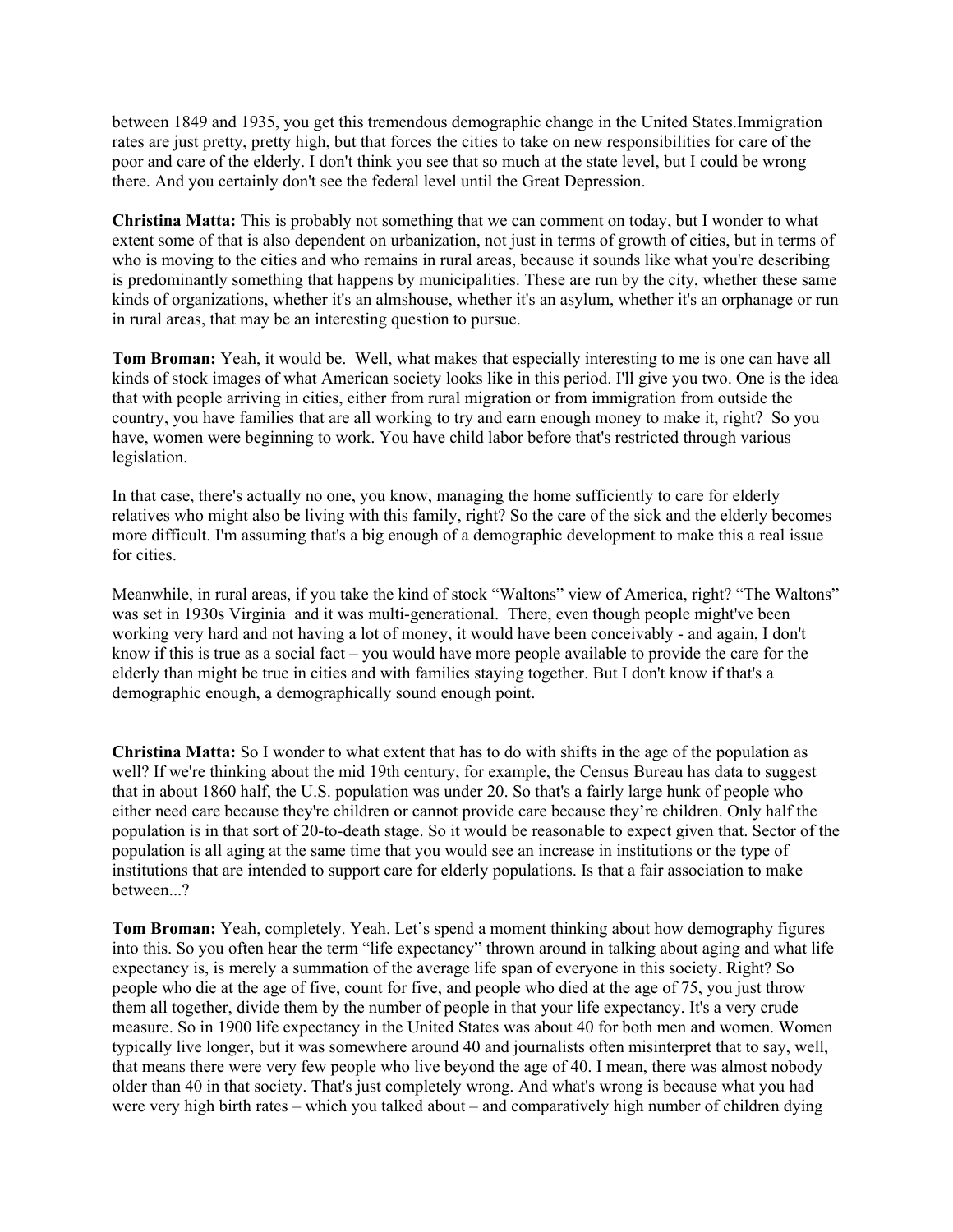fairly young. That means that the deaths of those children pulls the overall average age of death, or life expectancy, down significantly. Plus the rapid number of births itself pulls that down. So a better measure of what happens between 1849 and 1935 is to ask, well, for the share of the population that lived to say the age of 12, what was their life expectancy? How long would those people live? And what you find is there's actually a reasonable number of people who live to the age of 65, just to give you one number in 1900. According to the 1900 census, there were almost exactly 76 million people in the United States. Of those 76 million, 2,187,000 were 65 to 74, another 770,000 or 75 to 84 and so on, giving a total [of people] over 65 of 3 million people. So 3 million people over 76 million were over 65 in 1900. Okay. Now, compared to what we have today, that wasn't very much, but it was also not an insignificant number of people. And as you suggested in your question, that number just would start going up. The reason it goes up is because medical care was getting better over the second half of the 19th century, wealth was growing to some extent, although the distance between the wealthy and the poor was, was very stark.

So if conditions for living are improving slowly, and if death rates of children and infants is dying, then the life expectancy as a measure of the population as a whole begins to grow up. And especially as you begin to get more legislation passed to protect women, to prevent children from having to work in factories, your overall opportunities for living healthier lives slowly begins to get better.

**Christina Matta:** It would seem that, if you have decrease in childhood mortality, you have increase in standard of living that is allowing people to live over 65 in better conditions than previous, that you would then also have almost like a compression of the number of elderly people in the United States at any given moment during the early 20th century, where people who were perhaps on the younger end of elderly, i.e. the 65 to 70 bracket versus the 75 to 84 or the percentage of the population over 84 is growing at a relatively rapid rate compared to previous decades or compared to the number of people over 84 who were presumably born 20 years earlier.

**Tom Broman:** Yes, I think that's right. The data from the census shows quite clearly that the percentage of people between 65 and 74 grows fairly steadily between say 1900 and 1960, whereas the number of the percentage of people growing who are over 85, really crawls up pretty slowly until after 1960. Then it begins to shoot up quite a lot. We could extrapolate downwards and say the number of people between 55 and 65 really begins to grow quite a bit. Remember that the contribution of immigrants to the total population of the United States begins to slow down after 1900, right? As the population as a whole gets bigger, the amount presented by immigrants, who tend to be younger, slows down. And birth rates start falling so that the rate of growth of the U.S. population over the first half of 20th century begins to slow down a little bit. If birth rates slowing down, if immigration is slowing down, then you're going to get more people aging into that older segment of the population, 55 to 65, 65 to 75 and so on.

**Christina Matta:** And all this is sort of providing context and background to things like the Social Security Act of 1935.

**Tom Broman:** Right.

**Christina Matta:** Where you're already starting to see increases in the percentage of the population that counts as elderly, which is roughly again, according to Census Bureau data, it's roughly 5% of the national population, than 65 or older in 1930.

**Tom Broman:** Yes.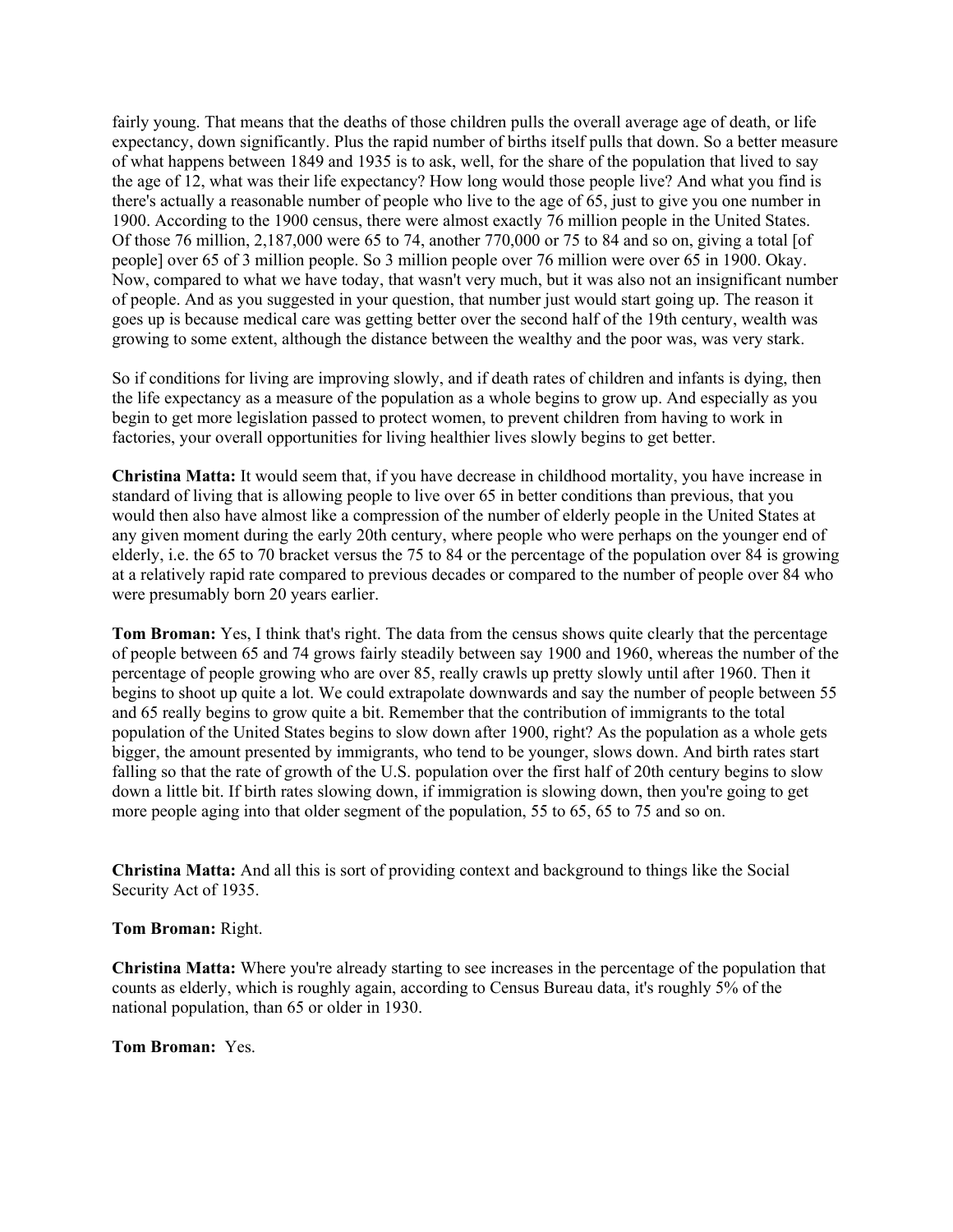**Christina Matta:** So what are some of the forces behind the Social Security Act in 1935? And was that Act influential in helping promote or support the development of institutions that are specifically dedicated to that rising segment of the population that is elderly?

**Tom Broman:** The forces are myriad, but the most important one was the Depression itself. The Act was passed in 1935, the pressures to start passing it were there in 1934. 1932 to 34 represents the real depths of the Depression, that the lowest point of economic activity, the highest unemployment rate. And therefore the existing welfare system based on private charity had, itself, essentially collapsed, leaving large numbers of people in desperate situations and a recognition, well, at all levels of government that something had to be done. This was, after all, what Roosevelt was elected to do in 1932. So that's the context is, is as far as I know, and again like you, I'm not a specialist in American history, but I think the context is pretty clear that the desperate economic situation of the depression really pushed this idea to the front of the congressional agenda in a way that it had not been before it. Remember, I had said earlier that that poor relief was not really seen as a federal issue. It was seen as a state issue. And especially as a local issue, what the Social Security Act did was – it did a lot! I'll name a couple of things. What it's mostly known for now is providing old age pensions. It set up a system whereby working people paid in a certain amount of money every month from their paycheck matched by their employers, which then provides an old age pension once you reach the age of 65. Right? It just gives you a direct payment for getting old for getting old enough to receive the payment. That's what Social Security is most known for.

But in fact, it did a great deal beyond that. It's set up separate systems of cash payments and direct support for other people in the United States – for example, it created all this age assistance that is actually a separate payment from the Social Security Fund was payments to older people with disabilities, people who might've had cognitive problems or physical problems. So aside from the social security payments that came from work, there was also old age assistance, there was a separate fund created for aid to the blind, there was a separate fund created for aid to dependent children. All of these were seen as poverty relief measures. And Social Security sets up all of these kinds of funds for direct relief of poverty. And these are all payments made to individuals. And the old age assistance is really important for the creation of nursing homes so I'll get back to that in a second.

A second set of provisions in the Social Security Act creates block grants to States from the federal government to set up state-based poor relief systems. This is again a very novel measure, insofar as it makes federal money available to the states to create their own systems. But, as always with federal money, it comes with strings attached. It means that the federal government begins to have a say over how the states set up their own poor relief systems. So Social Security is just a massive change in the relationship between the federal government and the states and the intervention of the federal government in poor relief. Now, what's especially interesting about the Social Security Act is this provision of old age assistance. Because from what I read on this topic, what old age assistance was meant to do – and some of these other measures like aid to the blind were meant to do this as well – it was meant to deinstitutionalize people. So by giving the elderly or the blind or orphans money, the idea was to pull them out of institutions like traditional almshouses and make them more self-sufficient. What in fact it did was give an incentive for the creation of private institutions that would provide this care.

So by making federal money available to the elderly, you gave the elderly the opportunity to shop around for living facilities that would cater to the needs of elderly people. So already in the 1930s, you're beginning to see the beginnings of the nursing home industry. And the sources that I read on this suggests very clearly that you're switching from perhaps municipal or county-based public facilities to, instead, privately run facilities that would cater to the needs of the elderly.

**Christina Matta:** So the privatization and these institutions that emerged as a result of providing relief to the elderly who were then able to afford to make some decisions about their own care – his overlapped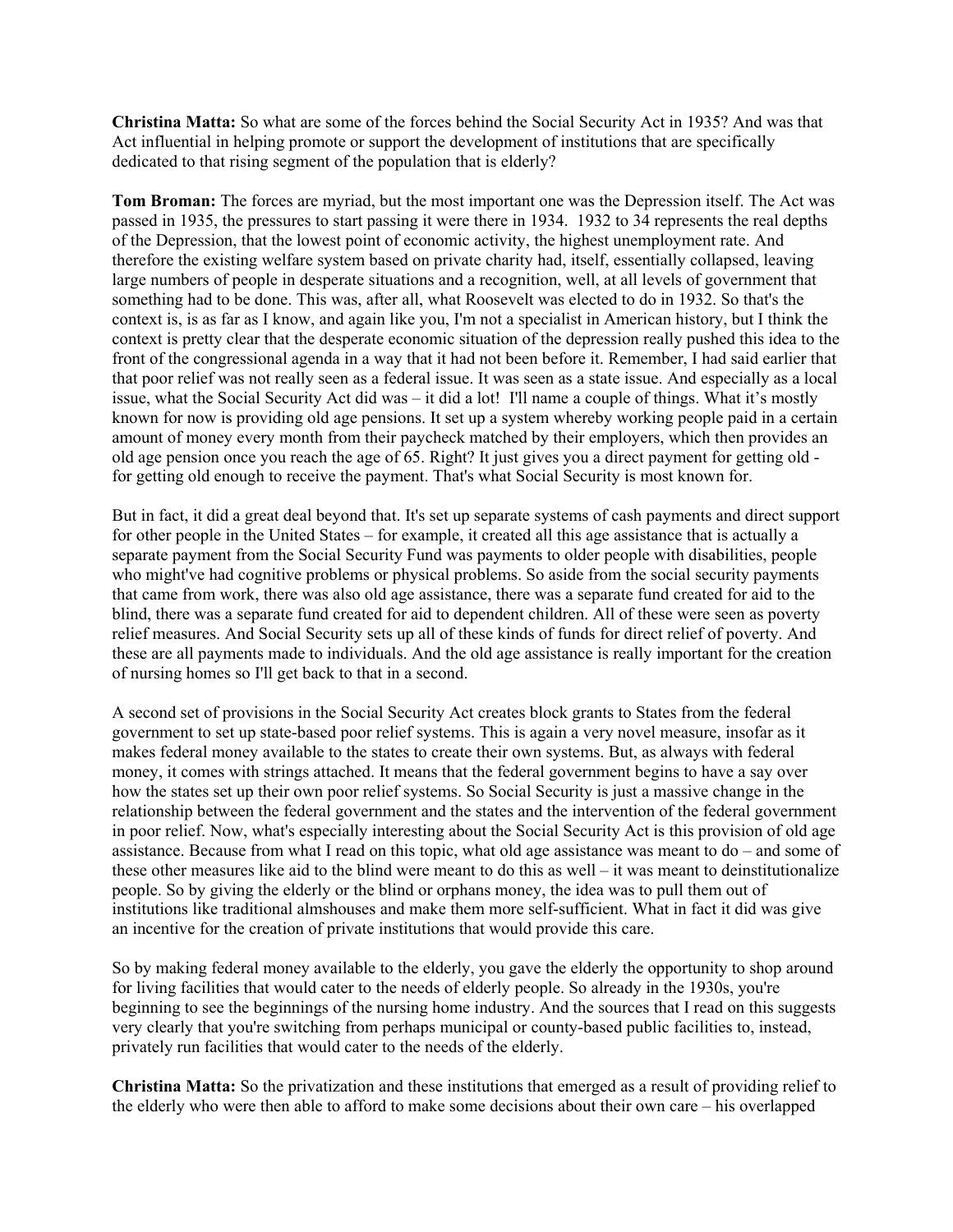with some other previous institutions that we've already talked about, things like almshouses, and there's a certain longevity there in that in Philadelphia, for example, there is still an almshouse existing under more or less that title as late as the early 1950s, and it's only then that this sort of lingering institution has converted specifically to care for the elderly. So – it sounds like there's a fragmentation and an overlap and there's no sort of clear cut shift from one to the other, but we can at least conclude that if the purpose of the Social Security Act was in part to allow the elderly to be deinstitutionalized, to go back to home care, to continue staying with their families, i st sounds like this defeated the very purpose of at least that part of the act.

**Tom Broman:** Yes, I agree. And I think we would have to take a more detailed look at several localities to see the effect, whether, for example, the aid to elderly people was sufficient to pay for in-home nursing, for example. One suspects it wasn't, but, you know, the cost of labor was less at the time. And so nursing help would have been less than it than it is in our own time. The other thing that we have to remember, and this goes back to your point about the existence of the almshouse in Philadelphia until the 1950s: different cities in different parts of the country had very different resources at hand for providing public assistance. And the same would have been true of states - states themselves. Remember those block grants to states that the Social Security Administration made, they themselves were used to set up various kinds of aid. So you've got this very highly heterogeneous system of public and private money being made available for various kinds of welfare related care, not just elder care.

And it only gradually morphs into what we look at as our own system, whatever that is, you know, over the course of the 20th century. Let me add one other nice data point. There was a set of revisions to the Social Security Act made in 1950 that had a couple of significant novelties in them. One of those novelties was for the first time, instead of paying money to individuals who then would choose to buy old age care on their own, the 1950 amendments gave states important – it's that this is a provision given to the states. They gave states the option of paying part of the recipient's public assistance check directly to the nursing home or the provider.

Okay. So why is that a big deal? That means that for the first time, the provider of the money was also responsible for ensuring that the money was being well spent. This is a sort of subtle point about insurance, but it's kind of an important one so I'll try to explain it. When you give money to someone, when say a government or a charity gives money to someone who then uses the money to purchase a service, the donor of the service, whether it be government or private, really has no direct involvement in either the quality or the cost of the service. That's something negotiated between the provider and the person buying it. However, when you give the state the power with federal money, you give federal money to states and the states themselves are capable of paying directly the provider of the, say the nursing home, then the states have an interest in regulating the nursing home and regulating the cost of the nursing home. And so it opens the door to a more regulated system. That's a big change. And you start seeing after the middle of the 20th century, some efforts to start regularizing and controlling nursing homes that you really hadn't seen in the 15 years between 1935 and 1950. Now there was a number of other things going on between 1935 and 1950 that might've distracted the government's attention, but nevertheless, it's an important change. I think that's worth pointing out.

The other is that some of this money could now be used to pay for public services, right? So no longer had to go exclusively to private services. So that gives the states incentives to create more state-supported and state-regulated nursing homes. So the 1950 changes are pretty significant. Licensing comes in in a lot of states – not every state, but more states start licensing nursing homes after 1950, for example, because they now have a direct interest in how those nursing homes are run.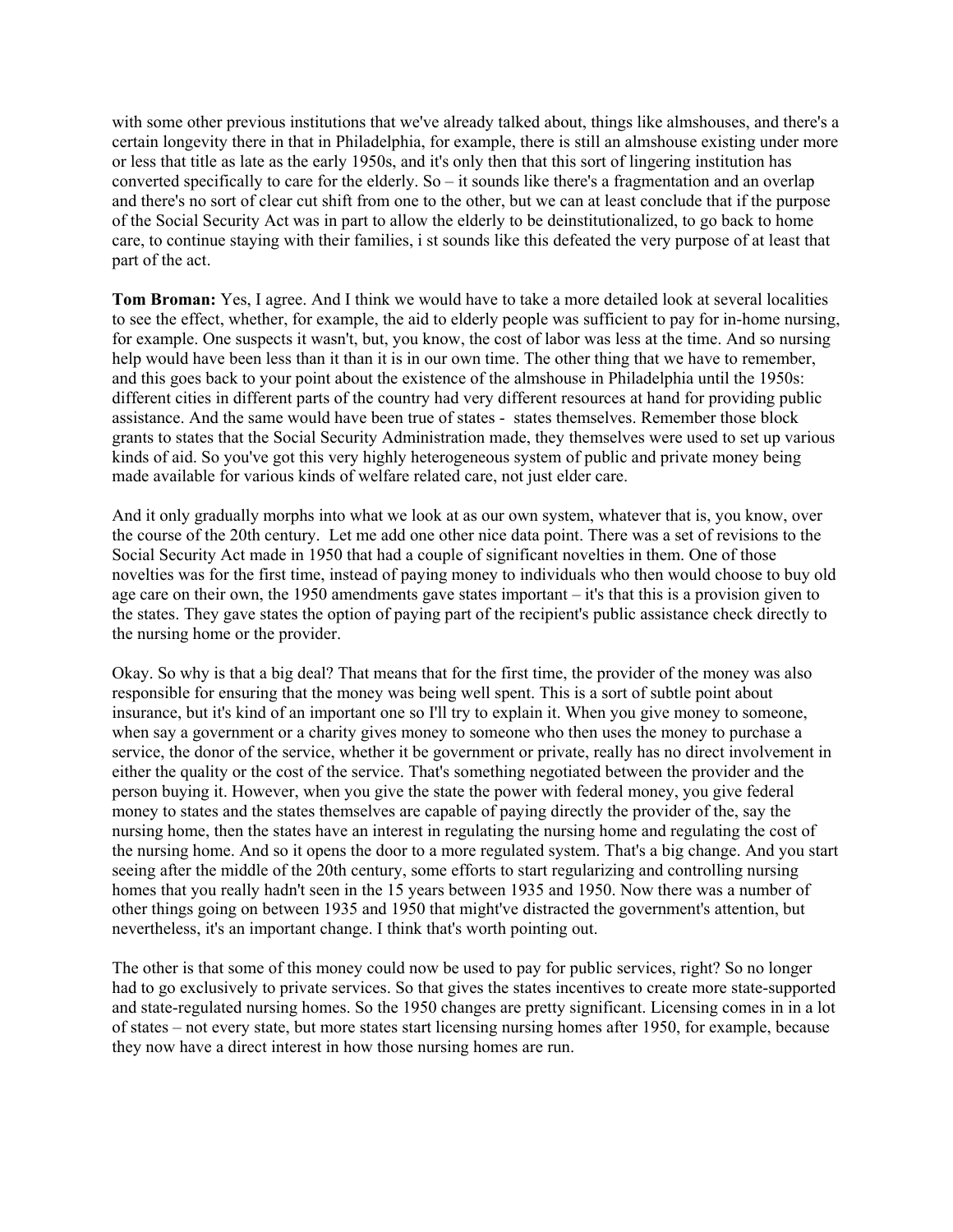**Christina Matta:** So in between 1935 and 1950 is the Hill-Burton Act, which allows for federal support of hospitals in some ways. But also if I'm not mistaken allows for the reclassification of institutes that serve the elderly as hospitals. Is that, is that correct?

**Tom Broman:** It is. And it's an interesting, it's an interesting phenomenon. Here's one of my favorite phenomena of U.S. history. Whenever the federal government turns on a spigot or fills the trough with food, all the pigs turn in that direction. And the Hill-Burton Act shows this effect. The Hill-Burton Act is one of these post-World War II pieces of legislation that says, okay, we're done spending money on the war, we're downsizing the military, and we've got all this money available to give for other purposes. So what sorts of deferred spending do we want to make here? And one thing that was, I think, a reasonable choice by the government at the time was to realize that there had not been any investment in new hospital facilities during the Depression and during World War II. So what the Hill-Burton Act does is make I think they're cost sharing grants to states to invest in upgrading hospital resources. And there's a lot of money. This is not just a tiny amount of money. And that means that there's a strong incentive for institutions to start looking like hospitals to provide medical services like hospitals do in order to qualify for Hill-Burton funding, where they can get fancy new gadgets and get nicer, you know, who knows, nicer linoleum floors, who knows what they got out of it.

But the point is that the Hill-Burton Act has the effect of sort of shaping care for the elderly to look more like medical care in order to fall under the Hill-Burton umbrella. And that's a big change because it's not clear that the elderly require high-tech medical intervention. What they require is nursing. They require people to see to their basic needs. It's not clear that they, that they need high-level medical services on a routine basis. So yeah, things like the Hill-Burton Act have have a big, big effect on that.

**Christina Matta:** So I wanted to come back to the idea of elderly needing high-tech care, because we've already touched on life expectancy and factors that influence that part of what happens and, you know, as we know in 20th-century medicine is there's an increase in the methods available, and an increase in the level of success of those methods, of prolonging life beyond what might otherwise be considered reasonable. And some of that is very specialized care that is for tthe erminally ill, very, very ill. It may also just simply be care that was not available earlier in the century when life expectancy, as you said, was hovering around 40. But I think it's also worth noting that some of this expansion is going on at the same time as some of the other factors we've already talked about as influencing development of these institutions in the 19th century: immigration is still continuing post-World War II, women are still in the workforce because many enter the workforce as men were drafted and remained in the workforce thereafter. So there's never really a sort of return to that family model that might have allowed for home care of the very old or elderly members of the family who, you know, a hundred years earlier might have been taken care of by their children or their grandchildren. There's never a point of return to that model. There's still this ongoing social shift that, that influences who is available for that care.

#### **Tom Broman:** Yes.

**Christina Matta:** And again, we're also, we're still seeing that increase in life expectancy. So you're getting a growing number of people who are now at that upper end who are not described by life expectancy data from 1940. That number of who is in the percentage of people population 65 to 74 for a number of reasons has continued to expand; by 2060, the Census Bureau expects life expectancy to be somewhere around 85.6 years, right?

**Tom Broman:** {laughs} Yeah.

**Christina Matta:** This is a massive change from 1930 or certainly from 1900.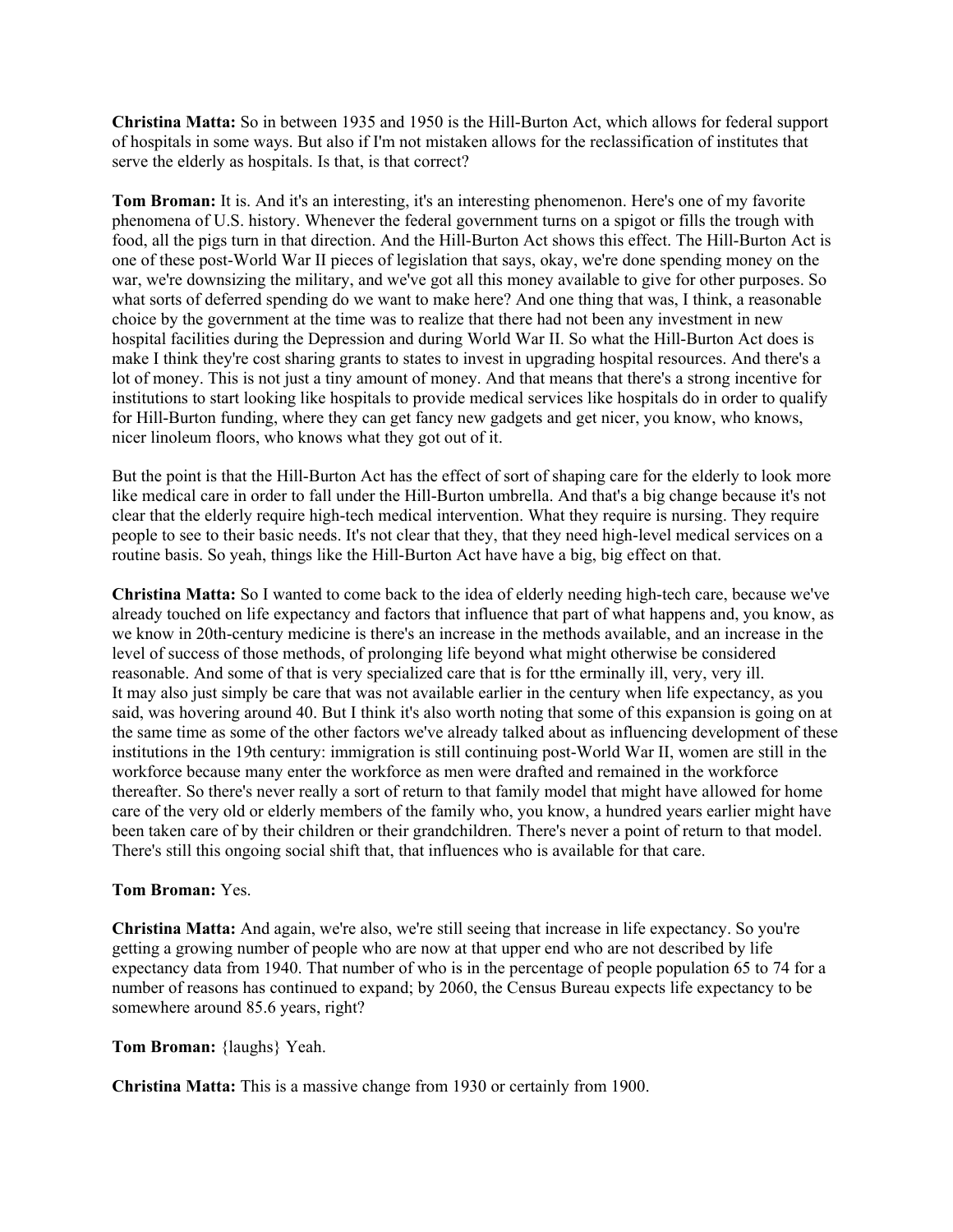**Tom Broman:** Okay. Well, let me just comment on the, on the social change, because in large measure, I think what you described is what I understand is happening too. So you're getting more two wage-earning families – if you sorta take "nuclear family" as the best available option for caring for the elderly – at the same time, as you're getting more people living longer. So it puts a lot of strain on family resources and because of the more sophisticated kind of medical care that's becoming available, especially after World War Two. Let me just point out that open-heart surgeries start happening. You had never been able to tear inside the thorax before and fix the heart – that starts happening in the 1950s. These are expensive sophisticated developments that require very sophisticated forms of care, and sophisticated care, you will not be surprised to hear, is expensive. So you're creating tremendous demand for medical services at the time that the cost of medical care is going up. And if that care is available to the elderly, like open-heart surgery and other kinds of surgical treatments, the elderly are finding themselves less able to pay for it.

So there's just tremendous, tremendous pressure on medical costs. And those pressures are felt, especially by the elderly

**Christina Matta:** On the flip side, in some ways, some of these institutions that, you know, even decades earlier in some cases, but certainly a century earlier, might've been seen as sort of "here's my place of last resort" because they now have that sort of look of the hospital because regulation has stepped in because there's now more oversight that may seem a more appealing option for a lot of people than trying to patch together family coverage. So I wonder to what extent there's, there's a shift in perspective on the institution itself – on these facilities that stops looking like, "This is where I end up because my family cannot care for me. The conditions are not necessarily great" to "Here's a place where I have companionship. I have someone who can look after my needs. I have someone who can attend to any medical issues I may have," and it is all done in a way that is overseen if there's regulation. There's a professionalization that goes on here too. There's the emergence of gerontology as a field within medicine specifically devoted to the care of the elderly and geriatric nursing emerges too.

**Tom Broman:** It does. Although I think we want to...we need to be clear about what time period we're talking about. In the period between the end of World War Two and the passage of the Medicare Act in 1965, nursing homes are expanding for sure. The prevalence of nursing homes is going up, but I don't know what the public perception of it is. And it's undoubtedly more complicated than any single quick summary of it would be. It depends on what communities we're talking about, whether it's, you know, a wealthy suburban Cleveland or Newark – maybe Newark was in better shape in the 1950s. But in any case, it probably depends on which parts of the country we're talking about, what the overall wealth levels are. But aside from that, the ability of this, of...I think you're onto something important that eventually we begin to start seeing that the great expansion of life. I mean, if you can look at the census data, the really rapid expansion of numbers of people living beyond the age of, say, 75 starts after 1960, and it really starts going up a lot.

And why is that? Probably again, better overall health and younger ages, better interventions to prevent people from dying from things like heart disease that they might've died from before. Who knows, reduction in cigarette smoking. I don't know what the factors are. Public health people would give you a better sense of this, but it's clear that the number of people living beyond 75 is just...starts expanding a lot after 1960. And you, you pointed that out earlier. So that presence demands some kind of...demands some kind of awareness on the part of the public about how to deal with this, the kind of arrangements that need to be made for, for people in that age group. It's worth pointing out – let's spend a moment describing the effect of the Medicare Act. The Medicare Act, for the first time, provides a federal guarantee for the hospitalization costs of the elderly. That means anyone over 65 can register with the Social Security Administration and have their hospital costs covered by the federal government through money provided through Medicare.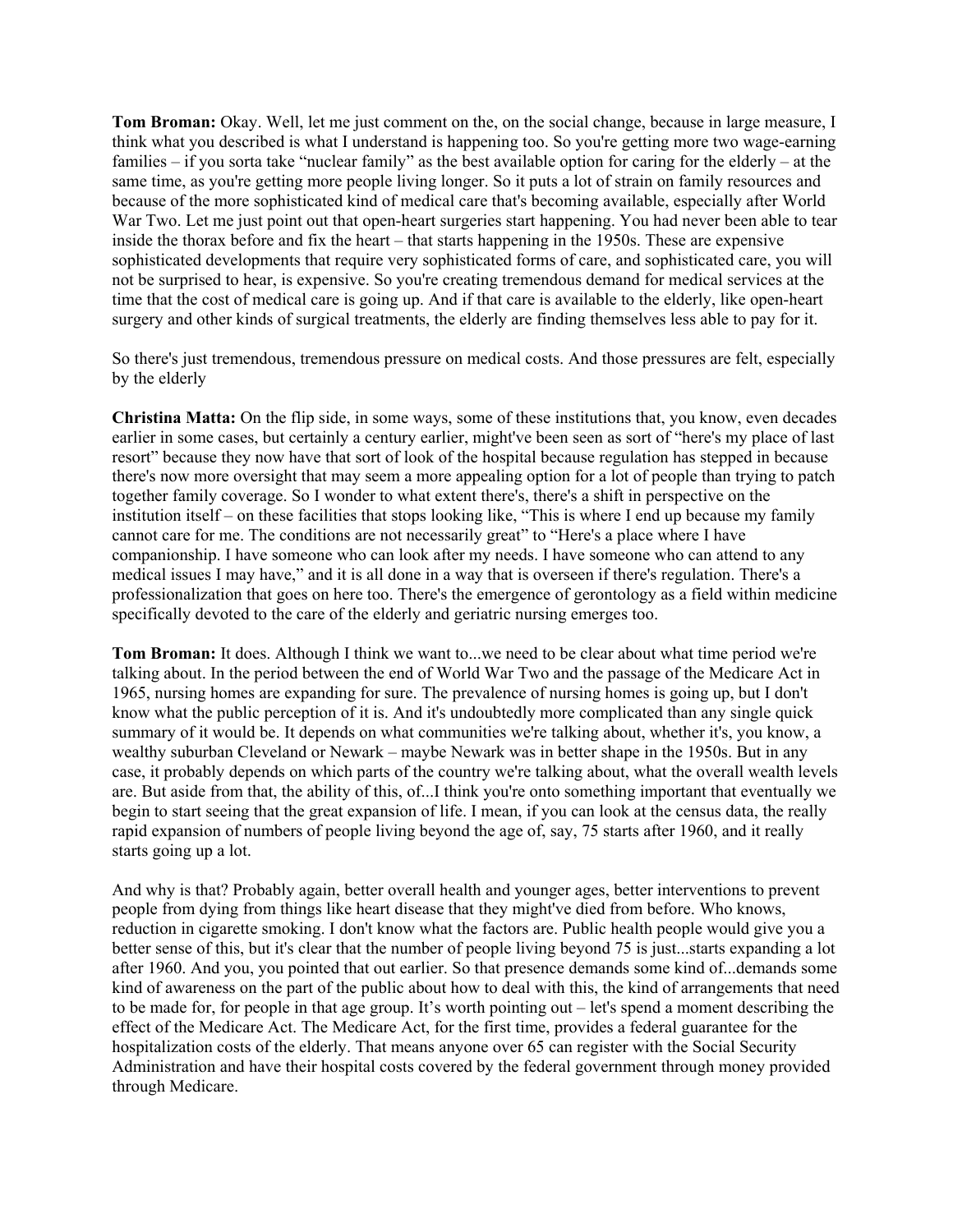There's a separate opportunity. I mean, Medicare does a number of things. It too makes block grants available to the States under the program known as Medicaid. So in that sense, it, it mimics what had already been happening under the Social Security Act and the Social Security Administration, but this opportunity for the federal government to cover the hospitalization costs of the elderly is a big deal, because again, it turns on another giant money spigot and it – if you think there were nursing homes before 1965, they just start blooming like daffodils in spring after 1965. Again, because there's so much financial pressure to create hospital-like arrangements for the elderly, and then get that money reimbursed by the federal government.

So that leads to a funding crisis. It leads to a regulation crisis. It leads to scandals over the quality of care in these nursing homes. So I think going back to your point, there's a, there's a kind of a low point for nursing homes in the wake of the Medicare Act that leads them to be seen as warehouses for the elderly. And it's only from that low point that you begin to start getting more serious attention paid to the varieties of transitional care that people can get: better rehabilitation facilities for people that have had surgery and stuff like that.

**Christina Matta:** I think it's interesting that you're bringing up sort of this low point of the image because Dustin's original question, referenced historical portrayals, or the lack thereof, of nursing homes in popular media. And most of the portrayals I can think of have been negative. They're either sort of playing on that low point that you've just described or they're sort of harking back to 17th-century or earlier – 1800s, 1700s before then, even – of models of institutions or hospitals. I'm thinking about, for example, The Golden Girls, the very popular 80 sitcom, where Dorothy used to say, "Shady Pines, Ma!" every time her mother was annoying as a way of keeping her 80-year old mother from going too far afield. That was sort of a hanging, threat of –

#### **Tom Broman:** Oh, that's right! Yeah!

**Christina Matta:** "Hey, we're going to put you in this home." And I think there's still a certain amount of stigma associated with whether we care for our elderly family members in the home, whether that's something that is either ethically appropriate, morally appropriate, culturally appropriate, depending on one's background. But I wonder to what extent the lack of popular portrayal that Dustin is describing is because that stigma or that representation is either inaccurate – which I would argue in many cases it is – or whether it just doesn't simply align with our social understanding anymore.

**Tom Broman:** It's hard to say one of the best books I've read recently on the problems of caring for the aging population is Atul Gawande's book *Being Mortal*, which I strongly recommend to someone who's interested in the problems of aging in the society. Gawande is...mostly spends some of his time talking about the kinds of medical care that's given to very elderly people, and he's basically arguing against the too-ready use of emergency room interventions or intensive care type arrangements. That there has to be a more mature reflection on the part of physicians and the medical establishment to simply allow people to die without massive intervention. So that's part of his argument.

But part of his argument too is about reforming institutionalized nursing home-type care to allow people to live better lives that has them more cognitively active and has them more physically active. And he gives examples of nursing homes in various places that have kind of been innovative in doing this. So it's a kind of two-pronged issue as he presents it. One is about telling physicians like himself to stop doing so much heroic surgery and so on. And the other side is to make better institutional arrangements to create a less warehouse-like – that's not his term necessarily, but it's part of this bad image of nursing homes – a less warehouse-like arrangement, where people are just sitting around waiting to be fed while watching daytime TV or something. In my opinion, as someone who is not yet ready for institutionalized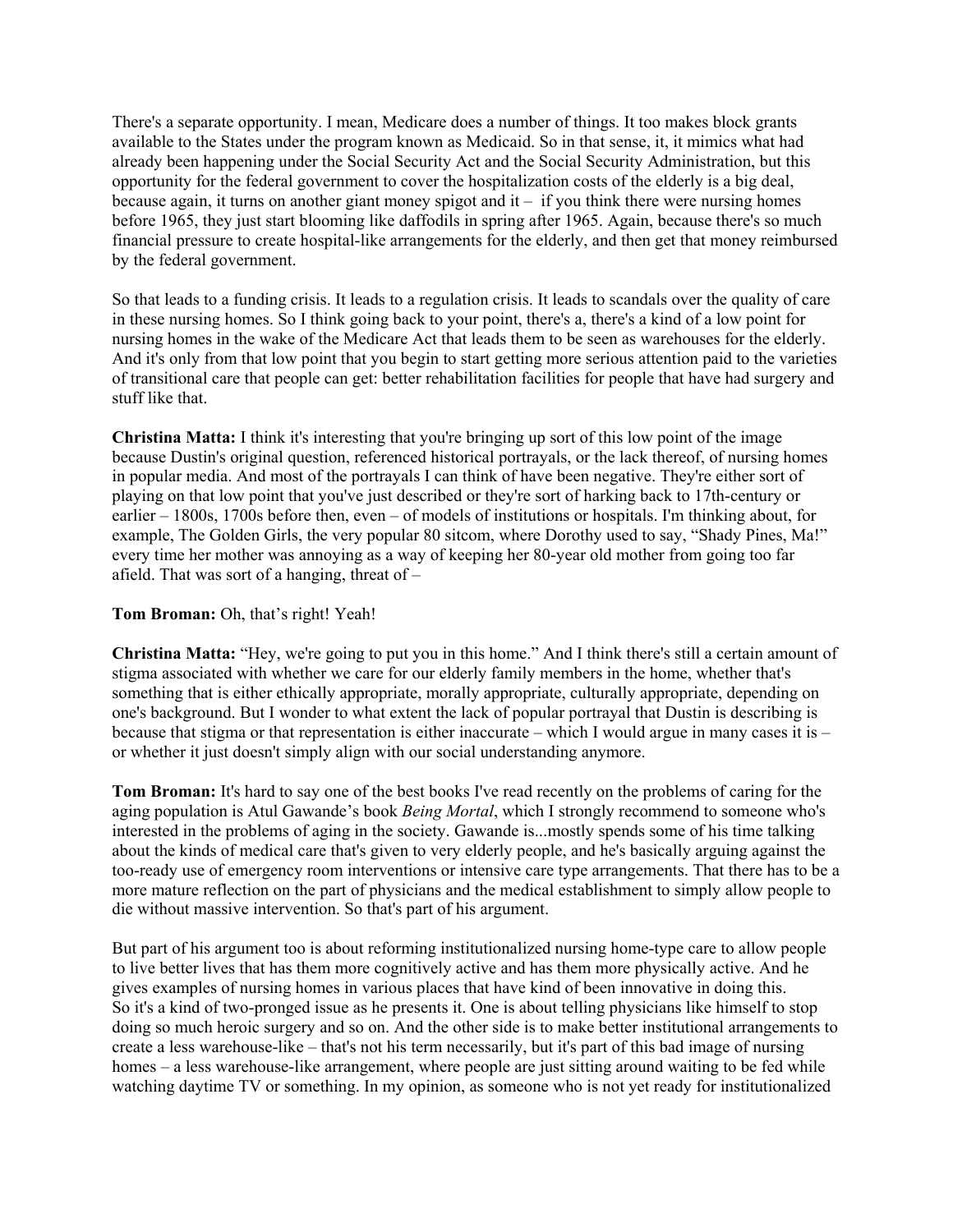care, but definitely elderly. That strikes me as where our thinking is right now, pretty much. Would you agree?

**Christina Matta:** I agree. And I think there's also – having not read the book, but I think there's also sort of a, we are starting to make that distinction by way of retirement communities versus nursing homes, which are intended to avoid these sort of sitting around, waiting to be fed while watching daytime TV, by providing activities, by providing neighbors and providing events or activities that that people can participate in before they hit the point where they are physically not able to live alone or care for themselves. So there's sort of a further distinction here that gets at the sector of the population that is too old to necessarily maintain a large home on their own as their family moves away, but they are not yet ready for specialized care, but that still allows for staff who have some training to be able to intervene if that is necessary. So I think there's sort of a pulling back from your options are "stay at home or be in this potentially" – again, I don't want to use "warehouse" either, but a distinction between living at home with family or by yourself, or being in a very specialized facility that's sort of meant to offset some of that medical pressure, but also that offsets some of that public perception issue.

**Tom Broman:** Yeah. I agree. Uh, what I don't know is whether those kinds of transitional arrangements, how widely available they are, or whether in fact you have to be fairly affluent to qualify for getting into something like that. It...to provide it more broadly would require, I suppose, a great deal of public investment, but it's absolutely a model of how one can manage to deal with the issue of what happens as you age into your seventies and eighties and nineties, and apparently into your hundreds and hundreds and tens. Not sure I want that to be my example, but who knows? Maybe we'll be back in 50 years doing this again.

**Christina Matta:** Trot me out and feed me my strained peaches before. {Laughs} Here's my last question for you: medical institutions, such as hospitals, medical schools in the U S are reasonably well studied in history of medicine as an academic discipline. And certainly we've talked about some of the policies that are also routinely studied, but nursing homes are not – hence Dustin's original question. Do you want to speculate as to why that is at all?

**Tom Broman:** I don't have a good answer. I suspect it's because....Okay, here's one of my general principles of history. One generation experiences, a phenomenon, but it's the next generation that talks about it or reflects on it. So a standard example is of the French Revolution of 1789 and the revolutionary fervor that came up in 1830. So you'd say that there's one generation that experiences the consequences of the French Revolution. It's the following generation of social theorists, including guys like Marx and Engels who begin to theorize about it. So I think you might find the same thing happening here: that we are the generation, my generation, you know, baby boomers especially, are the generation that are creating the social problem by living so long. And it's only just now becoming.... It's not enough of a phenomenon with a specific form to it that people can begin to study it as a historical phenomenon. That would be...that's my kind of guess why, but if Dustin's patient enough and waits 15 or 20 years, you'll start seeing more books about this because it's important.

Historians always will jump on whatever topic is important to the public to try and get a sense of what its roots are and how it's developed and all that sort of thing. So hang in there it'll happen.

**Christina Matta:** There's a whole battalion of PhD students who are looking for a topic, right? Pick that one up.

**Tom Broman:** Remember, remember, grad students always need something new to write about. So. {laughs}